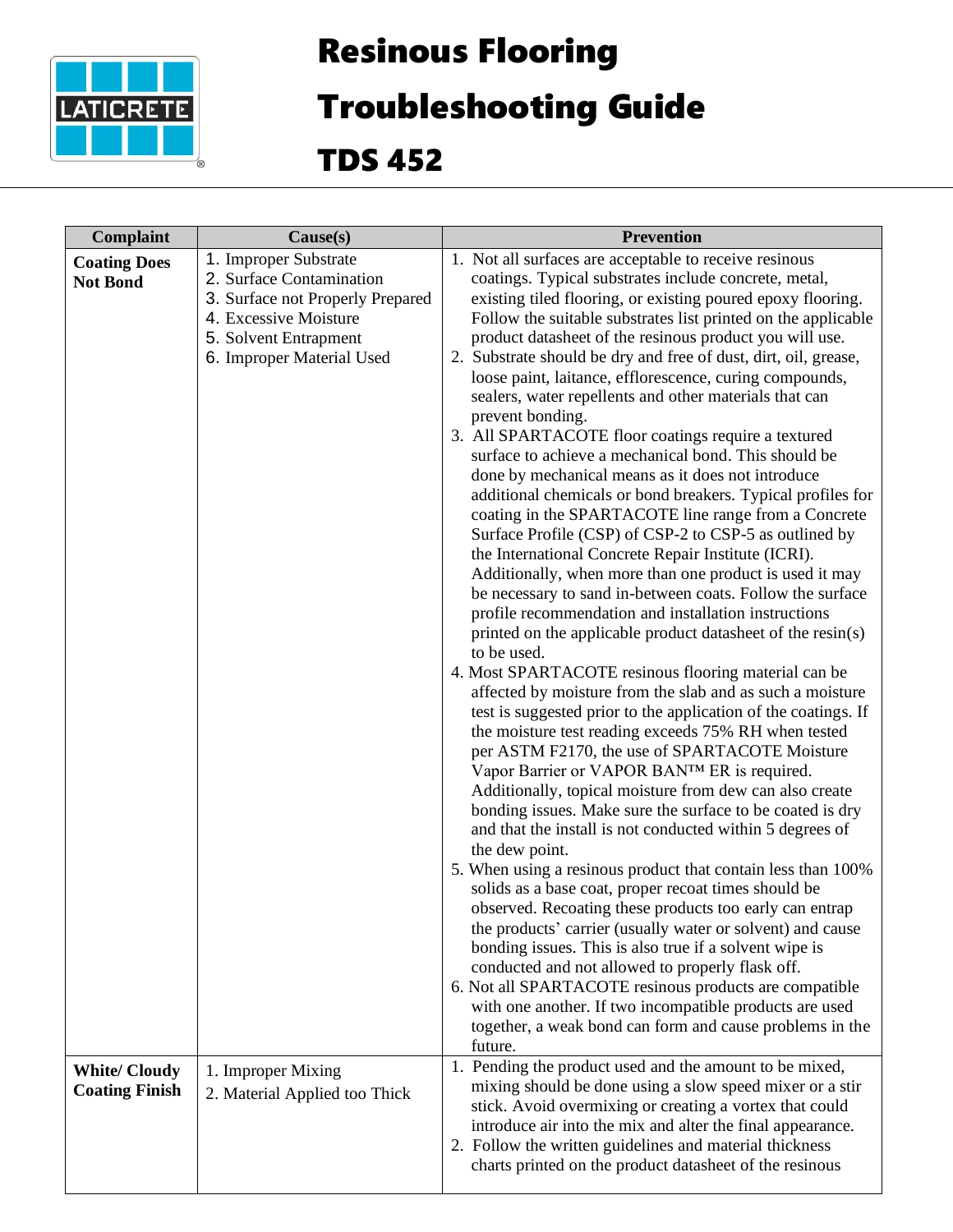| <b>White/Cloudy</b><br><b>Coating Finish</b><br>cont. | 3. Water/Solvent Entrapment                                                                                                                                                   | product being used. Installing some SPARTACOTE<br>resins in excess of these recommend thicknesses could<br>result in a white or cloudy finish.<br>3. When installing over a resinous product that contain less<br>than 100% solids, proper recoat times should be observed.<br>Recoating these products too early can entrap the<br>products' carrier (usually water or solvent) and cause<br>discoloration. This is also true if a solvent wipe is<br>conducted and not allowed to properly flash off.                                                                                                                                                                                                                                                                                                                                                                                                                                                                                                                                                                                                                                                                                                                                                                                                                                                                                                                                |
|-------------------------------------------------------|-------------------------------------------------------------------------------------------------------------------------------------------------------------------------------|----------------------------------------------------------------------------------------------------------------------------------------------------------------------------------------------------------------------------------------------------------------------------------------------------------------------------------------------------------------------------------------------------------------------------------------------------------------------------------------------------------------------------------------------------------------------------------------------------------------------------------------------------------------------------------------------------------------------------------------------------------------------------------------------------------------------------------------------------------------------------------------------------------------------------------------------------------------------------------------------------------------------------------------------------------------------------------------------------------------------------------------------------------------------------------------------------------------------------------------------------------------------------------------------------------------------------------------------------------------------------------------------------------------------------------------|
| <b>Fisheyes</b>                                       | 1. Surface Contamination<br>2. Contaminated Air Supply<br>3. Cross Mixing Materials                                                                                           | 1. Existing contaminants (i.e. sealers, curing compounds,<br>oils, etc.) must be removed mechanically with the use of a<br>floor grinder or a shot blasting machine. See applicable<br>product datasheets for surface profile requirements. If the<br>floor is heavily soiled with grease or oil, the use of a<br>degreaser (e.g. L&M™ CITREX™) is recommended<br>prior to the floor being mechanically profiled. Flush the<br>surface with clean water, allow to dry, and profile the<br>surface following the applicable resins datasheet.<br>Additional all care must be taken to remove all dust and<br>debris from the surface to be coated as this too can<br>increase the likelihood of fisheyes.<br>2. Properly circulate or filter the air to prevent dust<br>particulates from settling on the surface of the coating.<br>Make sure your vacuum provides adequate suction to<br>remove dust and has a cleaned filter to prevent dust from<br>leaking out of the unit. An HEPA filter is suggested for<br>the vacuuming of fine concrete or coating dust particles.<br>3. All SPARTACOTE resinous products has different flow<br>rates and therefore can have different surface tensions. If<br>two products with different flow rates and surface tensions<br>are used atop of one another, the coating can experience a<br>separation and fisheyes can occur. This typically does not<br>affect the bonding of the coating. |
| Pinholes,<br><b>Bubbles</b>                           | 1. Surface not Properly Prepared<br>2. Concrete is too Porous/<br>Outgassing<br>3. Not Enough Material Applied<br>4. High Moisture Vapor<br>Emission Rate or High<br>Humidity | 1. Substrate should be slightly textured and free of dust, dirt,<br>oil, grease, laitance, efflorescence, curing compounds,<br>sealers, water repellents and other materials that prevent<br>bond. Follow the installation instructions on the applicable<br>product datasheet of the product being used.<br>2. Porous concrete can release air and other gases when<br>coated with a resinous product. If the concrete seems<br>overly porous, a prime coat of an acceptable<br>SPARTACOTE Primer should be installed. Alternatively,<br>the resin to be used can be installed pulling a tight coat<br>(using a squeegee) prior to the main application of that<br>product. Allow to become tacky but dry and proceed with<br>the normal coating install.<br>3. Follow the suggested thickness written on the product<br>datasheet of the applicable product(s) to be used.<br>Installing a coating outside of this range can have adverse<br>effect on the final appearance.<br>4. Most SPARTACOTE resinous flooring materials can be<br>affected by moisture and as such a moisture test is<br>suggested prior to the application of the coating. If the<br>moisture test reading exceeds 75% RH when tested per<br>ASTM F2170, the use of SPARTACOTE Moisture Vapor<br>Barrier or VAPOR BANTM ER is required. Additionally,<br>high humidity can also create an atmosphere in which                                                |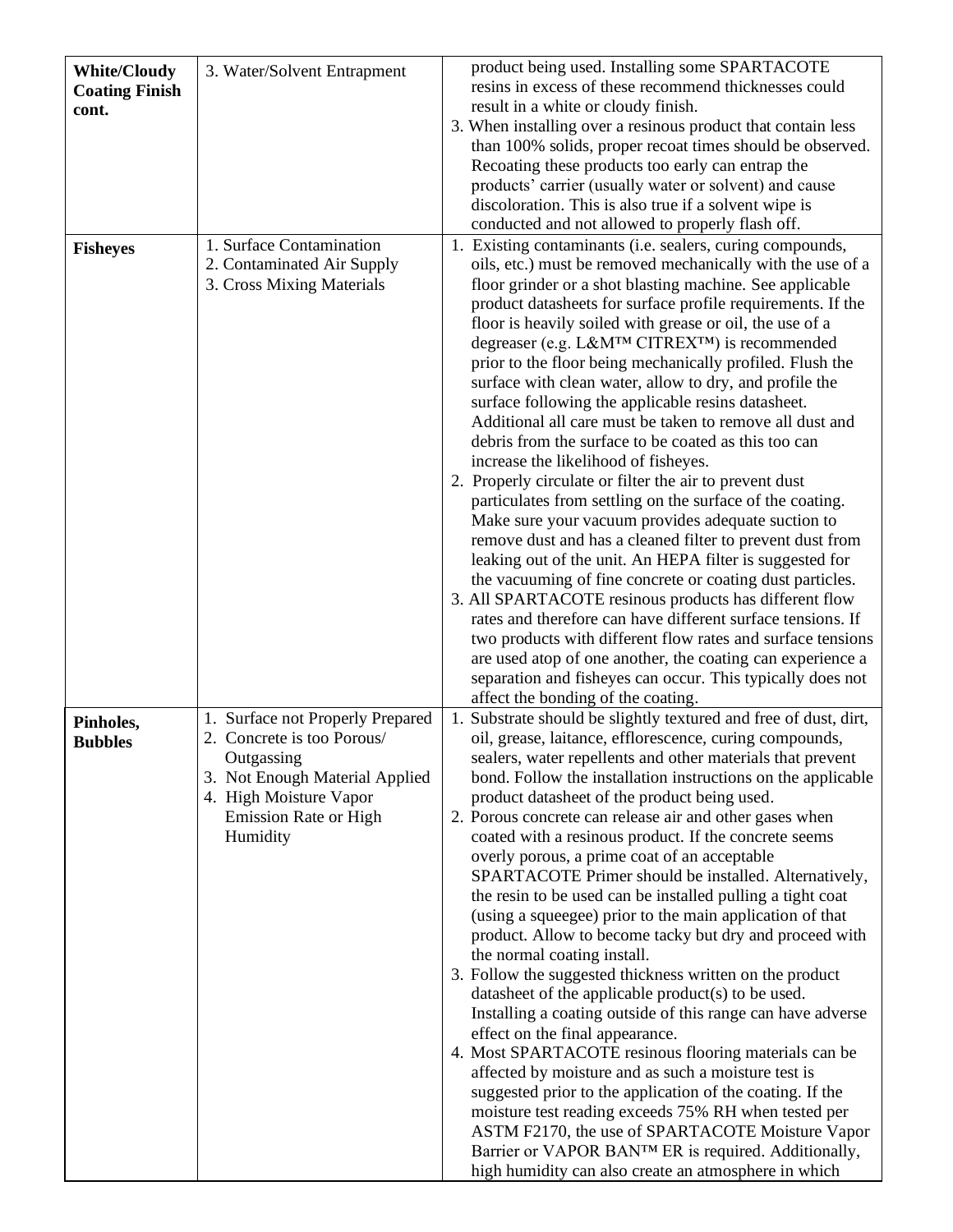| Pinholes,<br><b>Bubbles cont.</b>                       | 5. Improper Mixing<br>6. Wrong Tooling                                                                                   | bubbles can form. Typically, high humidity results in<br>many small bubbles on the surface of the coating.<br>5. Pending the product used and the amount to be mixed,<br>mixing should be done using a slow speed mixer or a stir<br>stick. Avoid overmixing or creating a vortex that could<br>introduce air into the mix causing bubbles to appear in the<br>finished floor.<br>6. Using the wrong napped roller cover can cause air to be<br>generated into the coating material which can present<br>itself as bubbles. LATICRETE recommends that an 18"<br>3/8" nap roller be used for all SPARTACOTE coatings.                                                                                                                                                                                                                                                                                                                                                                                            |
|---------------------------------------------------------|--------------------------------------------------------------------------------------------------------------------------|-----------------------------------------------------------------------------------------------------------------------------------------------------------------------------------------------------------------------------------------------------------------------------------------------------------------------------------------------------------------------------------------------------------------------------------------------------------------------------------------------------------------------------------------------------------------------------------------------------------------------------------------------------------------------------------------------------------------------------------------------------------------------------------------------------------------------------------------------------------------------------------------------------------------------------------------------------------------------------------------------------------------|
| <b>Broadcast</b><br><b>Media Not</b><br><b>Adhering</b> | 1. No Resinous Material to Stick<br>to.<br>2. Resinous Material has set<br>Prior to Broadcast                            | 1. Not properly covering the substrate with the resinous<br>product can lead to a situation in which there is no<br>resinous material for the broadcast media to stick to. It is<br>important that the entire substrate is covered with the resin<br>prior to the broadcast. A back roll is always suggested and<br>helps level the coating and fill in some spots that may<br>have been missed.<br>2. It is important to broadcast the desired media while the<br>coating is still wet. Broadcasting media onto dried resin<br>would result in the media not sticking. Observe the<br>working time and temperature restrictions listed on the<br>product datasheet of the product to be used.                                                                                                                                                                                                                                                                                                                  |
| <b>Roller Marks</b><br>in Coating                       | 1. Dry Roller<br>2. Back Rolling to Late<br>3. Wrong Tools Used                                                          | 1. Starting out with a dry roller will remove some<br>of the coating from the floor creating an uneven layer of<br>resin. Always "Wet Out" your roller prior to spreading the<br>resinous coating material across the substrate. Do this by<br>passing the roller a few times over the puddled resinous<br>material.<br>2. It is important to back roll the coating immediately after<br>the initial spread and while the coating is still wet.<br>Observe the working time and temperature restrictions<br>listed on the product datasheet of the product to be used.<br>3. Using the wrong napped roller cover can cause uneven<br>amounts of material to be left of the surface which can<br>present itself as roller marks. LATICRETE recommends<br>that an 18" 3/8" nap roller be used for all SPARTACOTE<br>coatings.                                                                                                                                                                                     |
| <b>Control Joints</b><br><b>Raised/Lifting</b>          | 1. High Moisture Vapor<br><b>Emission Rate</b><br>2. Joint Fill Material Effected By<br>Moisture<br>3. Concrete Movement | Moisture can be concentrated and released in areas of the<br>1.<br>concrete that is the weakest. As the coatings are<br>membrane forming, when this happens the pressure can<br>push up the coating from the substrate. It is best practice<br>to honor movement and control joints within an assemble<br>and use a proper joint fill material to fill the joint after<br>the coating is installed.<br>The joint fill material used can be affected by moisture<br>2.<br>and chemically react resulting in it swelling. It is best<br>practice to honor movement and control joints within an<br>assemble and use a proper joint fill material to fill the<br>joint after the coating is installed.<br>Control joints and movement joint are placed in the<br>3.<br>concrete to create a weak point in which the concrete<br>will hopefully crack when movement occurs. If this joint<br>is filled flushed to the surface, and the movement does<br>occur, it can cause the joint fill material to compress and |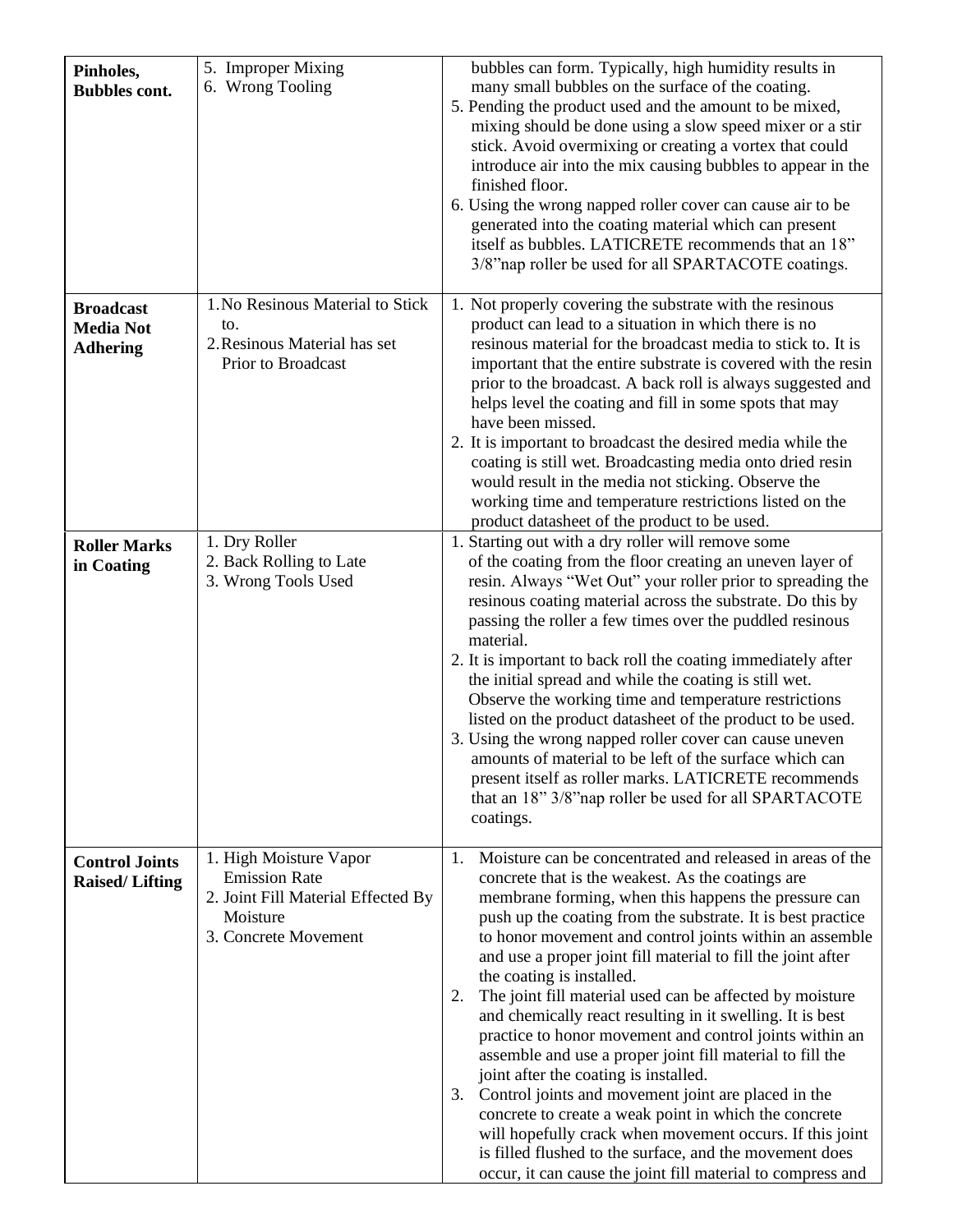|                                         |                                                                                                      |                | swell at the top creating an elevated finish.                                                                                                                                                                                                                                                                                                                                                                                                                                                                                                                                                                                                                                                              |
|-----------------------------------------|------------------------------------------------------------------------------------------------------|----------------|------------------------------------------------------------------------------------------------------------------------------------------------------------------------------------------------------------------------------------------------------------------------------------------------------------------------------------------------------------------------------------------------------------------------------------------------------------------------------------------------------------------------------------------------------------------------------------------------------------------------------------------------------------------------------------------------------------|
| <b>Wrinkled</b><br>Coating              | 1. Improper Thickness of<br>Coating<br>2. Solvent/ Chemical Attack                                   | 1.<br>2.       | Follow the written guidelines and material thickness<br>charts printed on the product datasheet of the resinous<br>product to be used. Installing some SPARTACOTE<br>resins in excess of these recommend thicknesses can<br>result in the coating wrinkling after drying.<br>Some SPARTACOTE coating can react with the prior<br>coat causing it to wrinkle or delaminate. Please review<br>the product datasheets and our website<br>www.laticrete.com for system recommendation when<br>multiple coats are being installed.                                                                                                                                                                              |
| Rips, Cracks in<br>Coating              | 1. Coating over Control Joints,<br>Cracks & Movement Joints.<br>2. High Thermal Shock<br>Environment | 1.             | Control joints and movement joint are placed in the<br>concrete to create a weak point in which the concrete<br>will hopefully crack. If the joint was covered by a<br>coating and movement occurs, it can cause the coating to<br>crack directly above it. Additionally, coating over an<br>existing crack that is still moving will cause the coating<br>to crack above where the existing crack is if not properly<br>addressed.<br>2. Environments in which large temperature swings can<br>occur almost instantly, can put a massive strain on a<br>resinous coating system and cause it to crack or<br>delaminate. For these areas we recommend the use of the<br>SPARTACOTE Urethane Cement system. |
| <b>Material Flash</b><br><b>Setting</b> | 1. Installation/Material<br>Temperature<br>2. Improper Mixing                                        | 1.<br>2.       | SPARTACOTE resinous products are greatly affect by<br>temperature. If the substrate, ambient or the material<br>temperature is too high it will cause the material to set up<br>quickly. Review the product datasheets of the resin(s)<br>being used to see the appropriate material, and<br>installation temperatures.<br>SPARTACOTE offers a wide variety of resins (e.g.<br>Epoxy, Polyaspartic, Urethane, etc.) to address different<br>performance requirements. As such, it is important to<br>mix the materials as outline on the product datasheet.<br>Failure to do so can result in poor performance, rapid or<br>no curing, and other issues.                                                   |
| <b>Tacky/Sticky</b><br><b>Surface</b>   | 1. Improper Mixing<br>2. Introducing an Outside<br><b>Chemical or Additive</b>                       | 1.<br>2.       | SPARTACOTE resinous products are reactive resins that<br>cures when mixed properly. Mixing outside of the<br>published ratios listed on the product datasheet can lead<br>to the resin not properly curing.<br>Adding materials not approved by LATICRETE<br>Technical Service can lead to the resins not properly<br>curing. Always consult the product datasheet or<br><b>LATICRETE Technical Service for recommendations</b><br>and installation guidance.                                                                                                                                                                                                                                              |
| <b>Premature</b><br>Wear                | 1. Improper Maintenance<br>2. Weak Concrete<br>3. Wrong Coating System Used                          | 1.<br>2.<br>3. | Improper or poor maintenance can lead to premature<br>wearing of the coating system. Review Technical<br>Datasheet <b>TDS420</b> for recommendation on floor<br>maintenance.<br>The coating system will only be as good as the substrate<br>it's installed over. If you have weak, crumbling or<br>powdering substrate, this will have a direct impact on the<br>longevity of the coating system.<br>LATICRETE offers a wide variety of resin types and<br>coating systems to handle different types of<br>environments. It is important that the correct one is                                                                                                                                           |